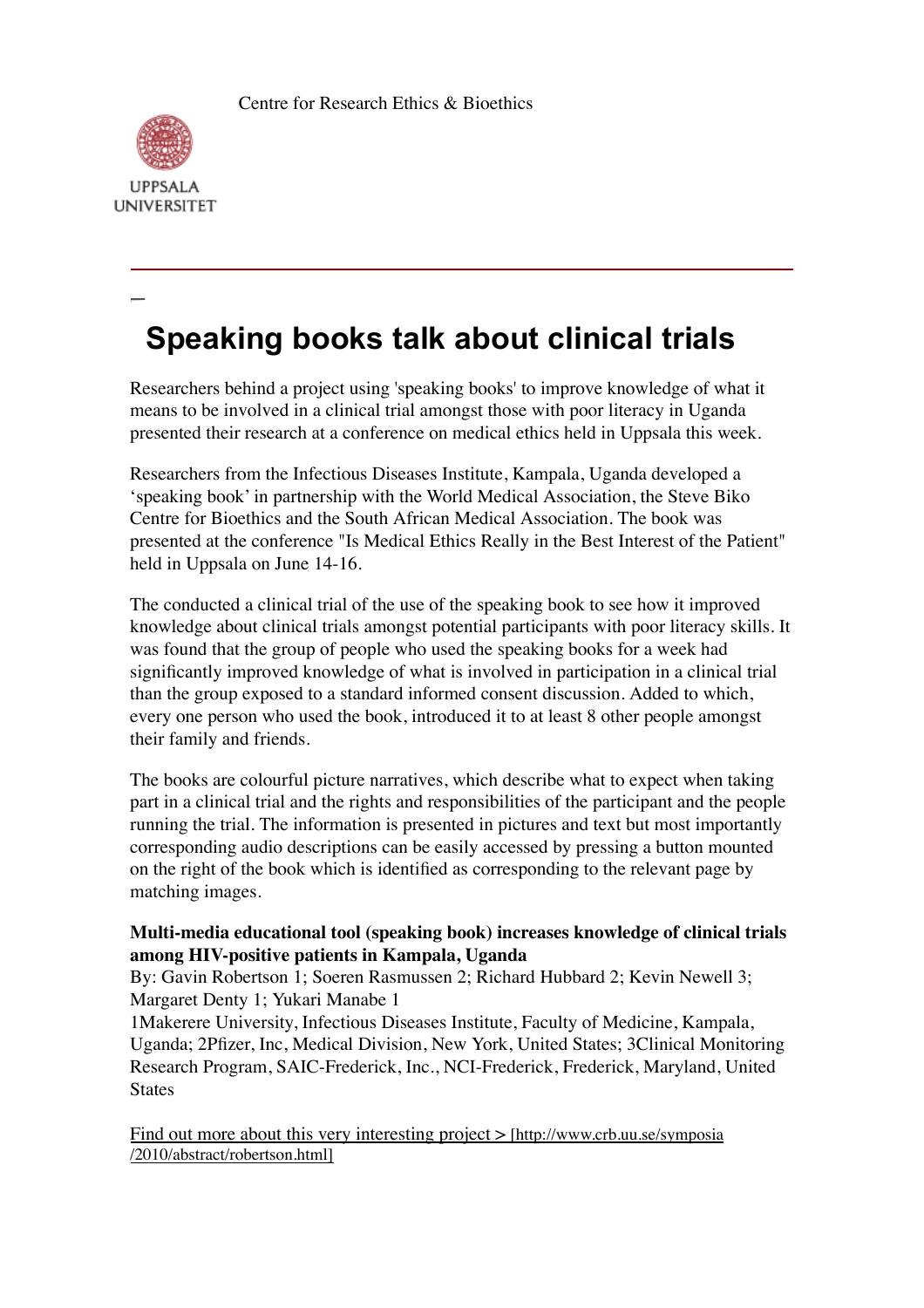Centre for Research Ethics & Bioethics





## **Multi-media educational tool (speaking book) increases knowledge of clinical trials among HIV-positive patients in Kampala, Uganda**

Gavin Robertson 1; Soeren Rasmussen 2; Richard Hubbard 2; Kevin Newell 3; Margaret Denty 1; Yukari Manabe 1

1Makerere University, Infectious Diseases Institute, Faculty of Medicine, Kampala, Uganda; 2Pfizer, Inc, Medical Division, New York, United States; 3Clinical Monitoring Research Program, SAIC-Frederick, Inc., NCI-Frederick, Frederick, Maryland, United States

**Background:** Sufficient knowledge and the process of obtaining informed consent present specific challenges with low literacy patients. Our objective was to evaluate the improvement in knowledge in low-literacy patients about the process of clinical trials and the rights and responsibilities of clinical trial participants using an educational tool, the 'Clinical Trials Speaking Book'.

**Methods:** This was a randomized controlled trial conducted at the Infectious Diseases Institute in Kampala, Uganda. Participants were randomized to 1) a standard informed consent discussion (Control arm), or 2) an informed consent discussion involving instruction on using the Speaking Book with a take home copy (Speaking Book arm). The discussion content covered in both arms was the same. After the discussion, participants completed a multiple choice test on clinical trials and the rights and responsibilities of participants. A week later they completed the same test to assess knowledge retention.